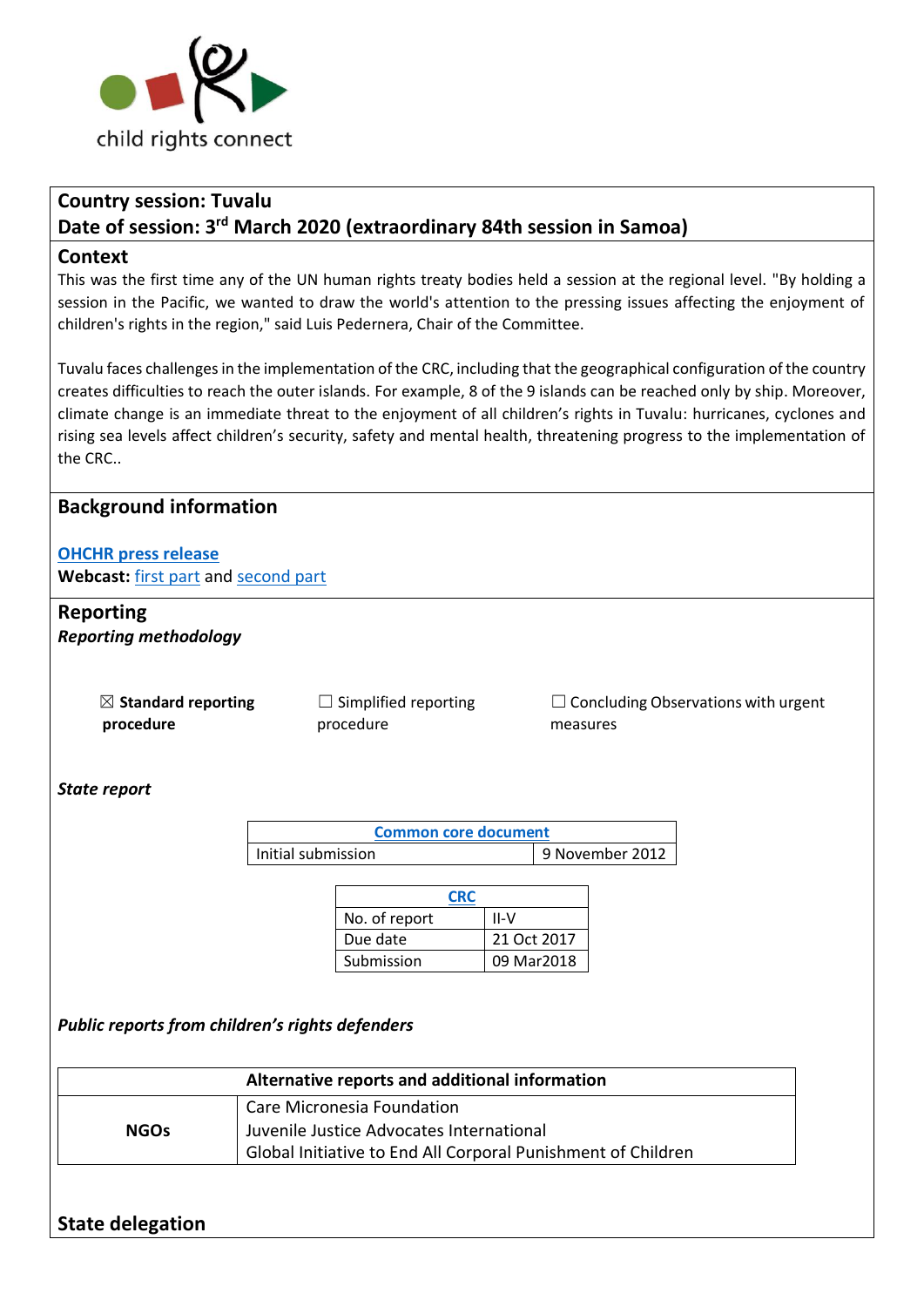

The State [delegation](http://webtv.un.org/meetings-events/human-rights-treaty-bodies/committee-on-the-rights-of-the-child/watch/consideration-of-tuvalu-contd-2464th-meeting-84th-extraordinary-session-committee-on-the-rights-of-the-child/6137907454001/?term=) of Tuvalu was a small and multisectoral. It consisted of the Acting Director of Education as Head of Delegation, representatives of the Ministry of Education, the office of the Attorney-General, the Police Department, the Health Department, the CEO Health and the Department of Foreign Affairs.

## **Committee's Task Force members**

| <b>Name &amp; Last Name</b>   | Country |
|-------------------------------|---------|
| Clarence Nelson (Coordinator) | Samoa   |
| <b>Renate Winter</b>          | Austria |
| Suzanne Aho Assouma           | Togo    |
| Gehad Madi                    | Egypt   |

## **Dialogue description**

#### i. Character of the dialogue

The dialogue with the delegation of Tuvalu was constructive and interactive. Tuvalu was the first country ever to be reviewed outside New York and Geneva and the discussion held in an open and positive atmosphere. The delegation provided answers to all the questions raised by the Committee members.

#### ii. General assessment made by the Committee

The Committee welcomed the ongoing constitutional review process as a means of ensuring compliance with the principles and provisions of the Convention. However, it was concerned about the delays in the adoption of draft bills concerning children and the insufficient steps taken to harmonize its legislative framework with the Convention. The Committee's experts inquired also about the tracking and the evaluation of budget allocated to children issues as they were concerned about its effectiveness, especially in the outer islands.

#### iii. Main issues discussed:

- **Climate Change:** The Committee was deeply concerned about climate change in Tuvalu and asked what measures are taken by the government to protect children from this threat, for example by ensuring the safeguard of schools, medical facilities, basic services or transports from climate damage. The delegation responded that in fact climate change is a big problem for the country but although it has negative impacts on children's rights, there are no specific policies in place to address the vulnerability of children. Currently the only measure is the climate change and disasters fund act in 2015 that was adopted by the parliament to provide the security of people of Tuvalu in case of climate change and disasters. In term of health facilities, the government try to upgrade the building of infrastructures and upgrade the capacity to build a resilient health system specially for children victims during the disasters. Moreover, some awareness activities on climate change are conducted.
- **Corporal punishment:** The Committee expressed serious concerns about the recurrence of corporal punishment and inquired about the prohibition of this practice specifically in home and community settings as well as about the existence of awareness programs on alternative forms of punishment. The delegation informed that corporal punishment is prohibited by law and there are no legislations encouraging that. Corporal punishment falls under the physical abuse in the family protection and domestic violence act that has been passed by the parliament in 2017 and ever since the Tuvalu police service has been working on the implementation of this legislation. Additionally, the bill on child protection and welfare has a comprehensive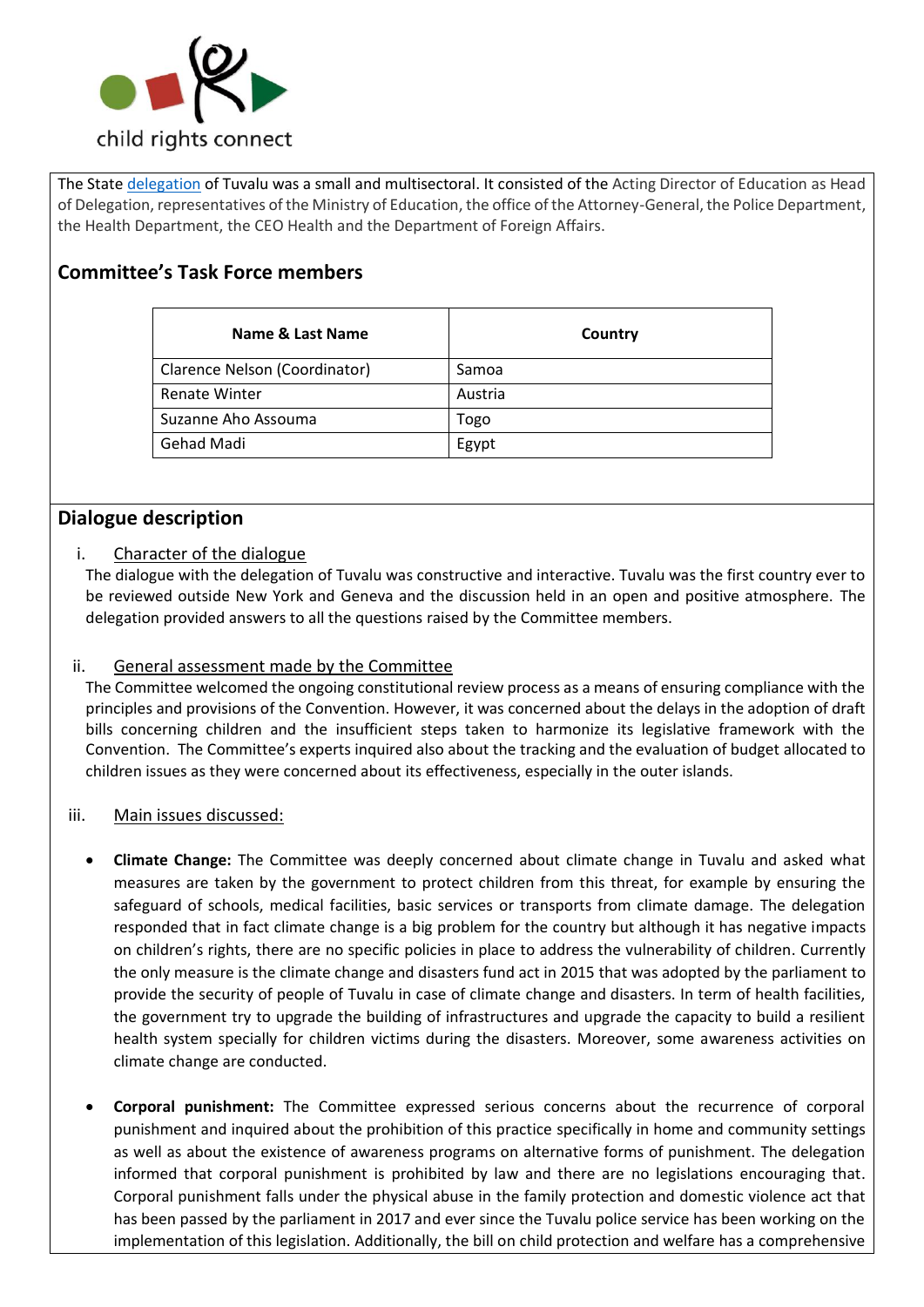

approach and cover the prohibition not only in schools but also in family and community settings. However, the state delegation recognized that in practice it's difficult to change the mindset of parents and the community as this practice is eradicated in habits and culture of the country. To address this problem there is a special unit of the police service that focus on the implementation of the legislation and provides trainings and awareness raising to teachers, parents, religious leaders and community members in order to show the negative effects of corporal punishment on children and provide alternative forms of disciplines. The committee understood the difficulties to change traditions and culture but urged the state to take further steps toward the elimination of corporal punishment.

- **Domestic violence:** The Committee regretted the persistence of domestic violence, denouncing its dramatic long-term impacts on children and asked for more clarifications on the measures taken to specific target domestic violence and protect children. Particularly, the Committee's experts questioned the delegation about trainings for the authorities such as judges or police officers on how to handle cases of abuse, neglect and domestic violence while ensuring the specific support and protection for children. The Committee suggested that the police intervention should always provide an adult specifically in charge to support and give attention to the children involved. The delegation answered that the police department receivestrainings on domestic violence and how to handle children as victims. The delegates also informed that during the intervention of the police there is a special treatment for children and in this case, children need to be placed outside the family, where their views and best interest are considered.
- **Birth Registration:** The Committee regretted the low rates of birth registration, especially in the outer islands and asked what difficulties the population of Tuvalu is facing as there seem to be fees for late registration and low public awareness on the importance of birth registration. The Committee's experts were concerned about the effectiveness of the measures from the government to ensure the birth registration of every child. The delegation from Tuvalu responded that while the lack of awareness is one of the major problems, the fee for late registration doesn't constitute an obstacle. The birth registration is free for one year and then the amount is 10 dollars but there are always members of the family or the community to assist those parents that cannot afford the fee. To address this issue the delegation informed that some raising awareness programs are organized alongside a radio program providing information on birth registration. The procedure consists in giving a birth notification form, advising the parents to register the child in the period of 1 year free of charge and home visiting to ensure that the child has been registered on time.
- **Education**: The Committee welcomed the free primary and secondary school but was concerned about the existence of extra fees and hidden costs of education such as for school uniforms and transportation and the consequent impossibility for a lot of people to send children to school. The Committee's experts stressed that Tuvalu needs to take specific measures to limit school dropout, renew the inadequate learning materials, ensure a quality education and enhance the number of qualified teachers. The Committee also inquired about the situation of pregnant girls being dismissed from school and encouraged the State party to provide school re-entry policies for adolescent mothers. The delegation responded that the national education department has taken several measures to improve the quality of teaching across the country and that the national education sector plan aims to achieve significant improvements in the range of available resources for all children while also improving education infrastructure and the learning environment throughout the country, included the outer islands. Working in partnership with the University of South Pacific, under the Australian support for education in Tuvalu, in 2019, 18 teachers from Tuvalu graduated, in order to increase the quality of the education system. However, due to teachers' shortage there has been a practice to also engage trained community teachers. To support families facing financial difficulties, the government provides free transportation daily for children on the main island and from 2 of the outer islands and the education department is also providing free education materials.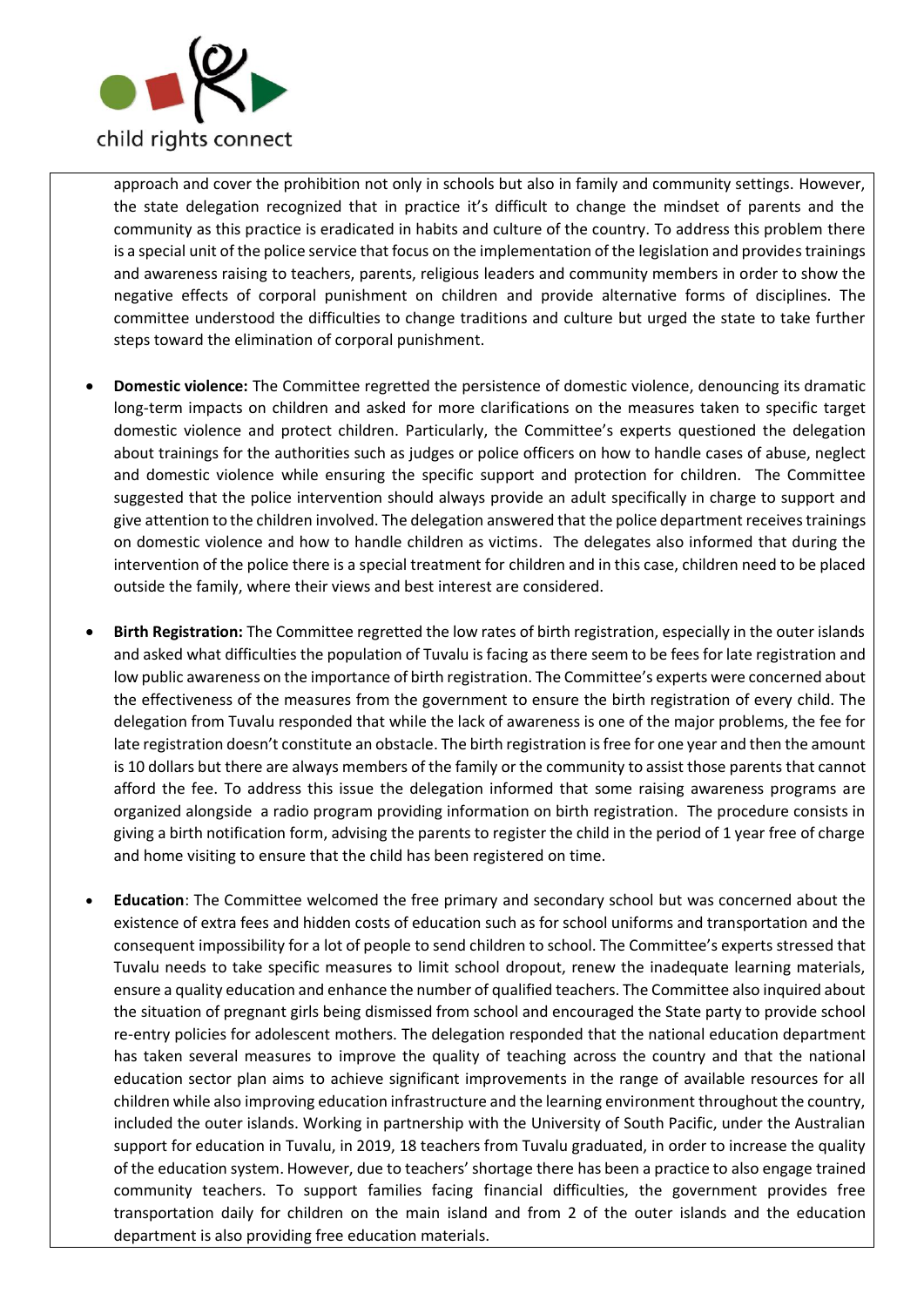

• **Children with disabilities:** The Committee was concerned about the situation of children with disabilities in Tuvalu and enquired about inclusive education, the number of children with disabilities, the budget allocated for their care and the adequateness of the services to enable them to access health services and education facilities. The Committee also regretted the lack of a special law to protect the rights of children with disabilities. The delegation informed that although there is some budget allocation for disabilities, considering the limited resources, the government cannot provide full time specialised support to children with disabilities. A specific bill on persons with disabilities is in early development process and in 2016 a baseline survey has been conducted to find out the different kind of disabilities in Tuvalu, this was the first ever survey specific for persons with disabilities that has been conducted in the country. Concerning inclusive education, the delegation informed that access to education is provided for all persons with disabilities with inclusive and appropriate learning materials. Moreover, an advisory group is in charge to identify need with children with disabilities, train teachers, implement plans to ensure their education. Concerning access to transport, the delegates informed that only in the main island there is a dedicated bus to transport children with disabilities but due to financial constraints the boats in the outer islands are not adequate for persons with disabilities. However, based on the community setting of Tuvalu people work together to help them to access the boats.

### **Recommendations of the Committee**

In its [Concluding Observations,](https://tbinternet.ohchr.org/_layouts/15/treatybodyexternal/Download.aspx?symbolno=CRC%2fC%2fPRT%2fCO%2f5-6&Lang=en) The Committee drew the State party's attention to the recommendations concerning the following areas:

- **Birth registration:** The Committee recommends that the State party intensify its efforts to ensure that all children in its territory, including the children of unmarried parents and children in the outer islands, have access to birth registration, including through setting up mobile registration units, abolishing all birth registration fees and raising awareness among the general public of the importance of birth registration.
- **Corporal Punishment:** The Committee urges the State party to repeal article 226 (4) of its Penal Code and take the legislative and policy measures necessary to explicitly prohibit corporal punishment in all settings; Promote positive, non-violent and participatory forms of child-rearing and discipline, including by strengthening awareness-raising programmes and campaigns targeting children, parents, teachers and traditional, religious and community leaders.
- **Sexual Exploitation and Abuse:** The Committee recommends that the State party amend its legislation to ensure that all boys and girls under 18 years of age are protected from all forms of sexual exploitation and abuse by law; ensure that all forms of sexual exploitation and abuse perpetrated against children are criminalized and the perpetrators are duly prosecuted and punished with sanctions commensurate with the gravity of their crimes; expedite the adoption of legislation prohibiting child sexual abuse material online; combat the stigmatization of child victims, eliminate the legal barriers that prevent child victims of sexual exploitation and abuse from reporting incidents to the relevant authorities and ensure that there are accessible, confidential, child-friendly and effective reporting channels for such violations.
- **Children with disabilities:** The Committee urges the State party, with the full and effective participation of children with disabilities, to harmonize national legislative and policy frameworks with the human rights model of disability to uphold the rights of children with disabilities, including by setting up a comprehensive strategy for the full inclusion of children with disabilities into society; undertake a study on the situation of children with disabilities, including their access to services and support, and use the findings to inform the implementation of the Convention and its national legal and policy frameworks; ensure access for children with disabilities, including those with intellectual and psychosocial disabilities, to inclusive education in mainstream schools, with adequately trained teachers and professionals to provide individual support to them.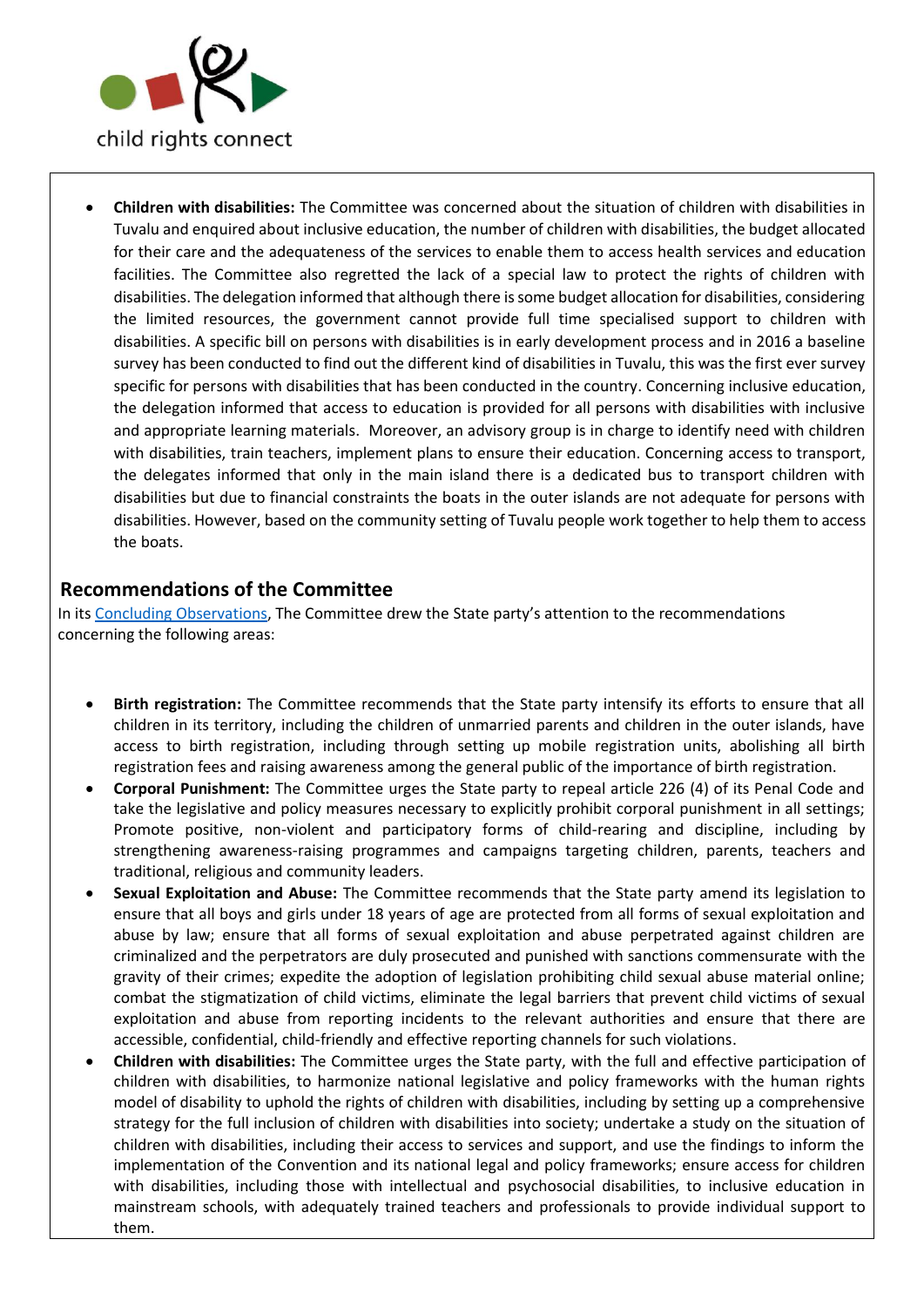

- **Impact of climate change on the rights of the child:** The Committee recommends that the State party ensure that the special vulnerabilities and needs of children, as well as their views, are taken into account in developing policies and programmes addressing the issues of climate change and disaster risk management; collect disaggregated data identifying the types of risk faced by children in the occurrence of a variety of disasters, in order to formulate international, regional and national policies, frameworks and agreements accordingly; strengthen the implementation of national policies for sustainable safe water supplies and sanitation, including the sustainable and integrated water and sanitation policy, with a view to increasing access to sufficient safe drinking water and providing adequate sanitation, including in the outer islands; strengthen measures to increase children's awareness and preparedness for climate change and natural disasters.
- **Education:** The Committee recommends that the State party eliminate extra fees and hidden costs of education to ensure that children from financially disadvantaged families have access to education on an equal basis with others; take all measures necessary to ensure access to quality education, including by upgrading the infrastructure of schools, conducting a review of teaching and instructional methods and materials with a view to increasing their quality and allocating sufficient resources to train qualified teachers, ensuring that they receive systematic and appropriate training to upgrade their teaching skills further through in-service training

The Committee also drew the State party's attention to the recommendations concerning the following areas:

- **General measures of implementation**: Legislation; Comprehensive policy and strategy; Coordination; Allocation of resources; Data collection; Independent monitoring; Dissemination, awareness-raising and training.
- **Definition of the child**
- **General principles:** Non-discrimination; Best interests of the child; Respect for the views of the child.
- **Civil rights and freedoms**: Birth registration; Freedom of thought, conscience and religion; Right to privacy
- **Violence against children**: Corporal punishment; Abuse and neglect; Sexual exploitation and abuse.
- **Family environment and alternative care**: Family environment; Children deprived of a family environment; Adoption.
- **Children with disabilities**
- **Basic health and welfare:** Health and health services; Adolescent health; Impact of climate change on the rights of the child; Standard of living.
- **Education, leisure and cultural activities:** Education, including vocational training and guidance.
- **Special protection measures: Children in situations of migration;** Administration of child justice
- **Ratification of the Optional Protocols to the Convention**
- **Ratification of international human rights instruments**
- **Cooperation with regional bodies**

#### **Sustainable Development Goals**

Throughout its Concluding Observations the Committee referred to the following targets:

- 10.3 on ensuring equal opportunity and reduce inequalities of outcome, including through eliminating discriminatory laws, policies and practices and promoting appropriate legislation, policies and actions in this regard.
- 16.9 on providing legal identity for all including free birth registrations.
- 16.2 on ending abuse, exploitation, trafficking and all forms of violence and torture against children.
- 3.2 on ending preventable deaths of newborns and children under 5 years of age, with all countries aiming to reduce neonatal mortality to at least as low as 12 per 1,000 live births and under-5 mortality to at least as low as 25 per 1,000 live births.
- 13.2 on integrating climate change measures into national policies, strategies, and planning
- 1.3 on implementing nationally appropriate social protection systems and measures for all, including floors, and by 2030 achieve substantial coverage of the poor and the vulnerable.